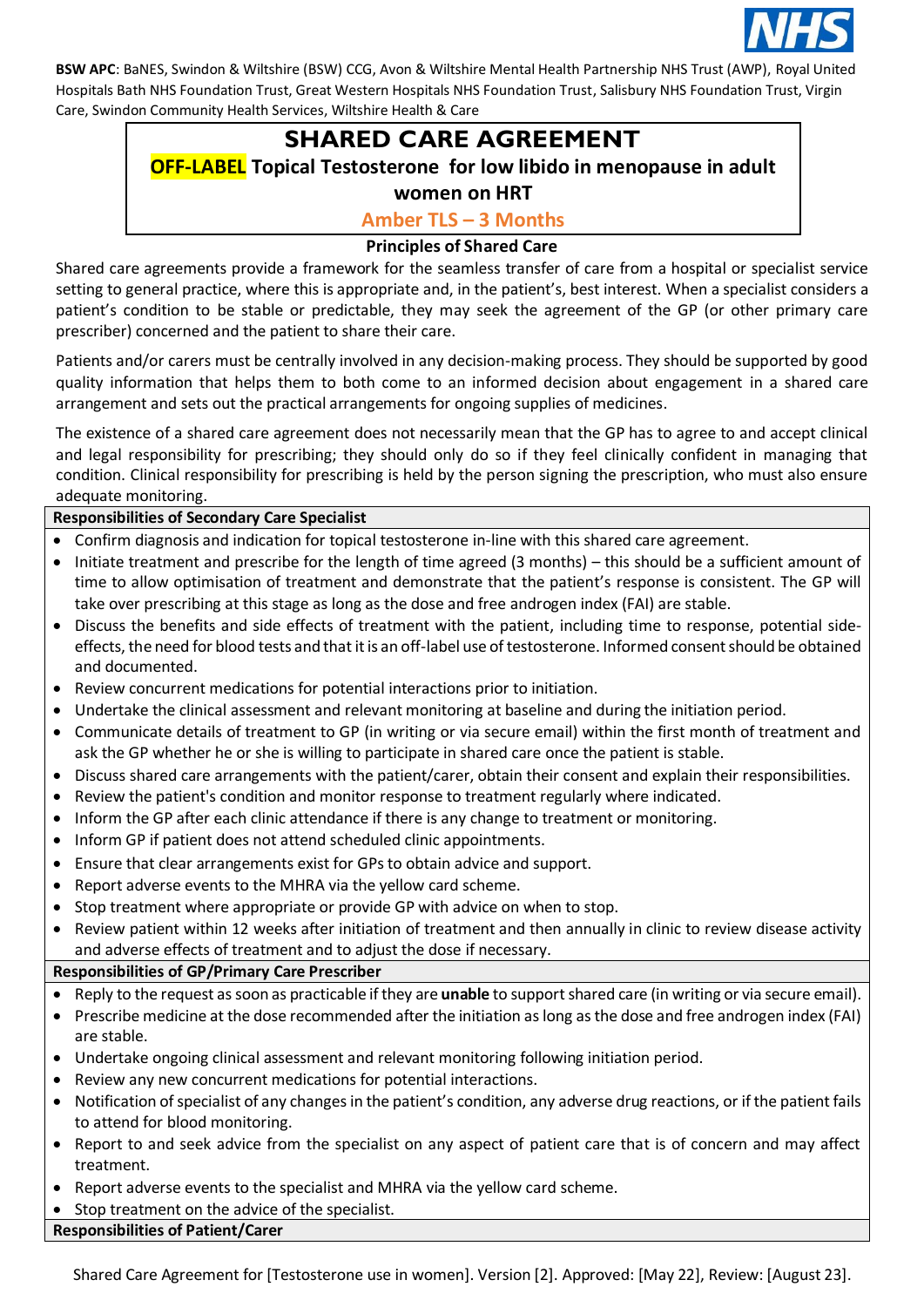

- Report to the specialist or GP if he or she does not have a clear understanding of the treatment.
- Share any concerns in relation to treatment with medicine.
- Report any adverse effects to the specialist or GP whilst taking the medicine.
- Attend appointments for blood tests, clinical review and monitoring.

| 1. Summary of<br><b>Background</b><br>In postmenopausal women who are distressed by low libido and where there is no other<br>condition and<br>identifiable cause (e.g. physical and psychosocial factors and medications), and where<br>treatment aims<br>Include links to relevant clinical<br>estrogen replacement therapy (ERT) alone has not been effective, testosterone therapy<br>guidelines e.g. NICE<br>can be considered. There is currently no licensed treatment available in the UK for<br>women who experience lack of libido associated with the menopause following the<br>withdrawal of testosterone implants and patches from the market. Standard ERT including<br>tibolone should always be considered and when this fails to resolve symptoms,<br>testosterone replacement has historically been used as an alternative option.<br>NICE have published Menopause Guidance and Management NG23 (2015) regarding<br>altered sexual function <sup>1</sup> which states the following:<br>1.4.8 Consider testosterone supplementation for menopausal women with low sexual<br>desire if HRT alone is not effective.<br>However, it notes: "At the time of publication (November 2015), testosterone did not<br>have a UK marketing authorisation for this indication in women. The prescriber should<br>follow relevant professional guidance, taking full responsibility for the decision. Informed<br>consent should be obtained and documented.<br>The British Menopause Society (BMS) guidance <sup>2</sup><br>(https://thebms.org.uk/publications/tools-for-clinicians/testosterone-replacement-in-<br>menopause) also acknowledges that there are no commercially available products for<br>testosterone replacement in women in the UK.<br>Use of testosterone treatment in women:<br>• Testosterone replacement in menopausal women is used where ERT alone has not been<br>effective. Testosterone should not be given in isolation; women should be<br>oestrogenised first (i.e. on ERT) with testosterone added in if if symptoms of declining<br>testosterone (low libido, lack of energy, low desire, poor sexual satisfaction and<br>anorgasmia) are still experienced.<br>2. Details of medicine<br>Efficacy & safety: evidence review<br>NICE NG23 Menopause: diagnosis and management (Nov 2015) full guidance p97:<br>and indication<br>Please state whether licensed<br>8.2.5.2.4 Comparison of testosterone verses no treatment/placebo<br>or unlicensed (off-label) use.<br>Frequency of sexual intercourse:<br>Note that shared care is<br>One RCT (n=562) found a significant increase in frequency of sexual activities at 24-week<br>generally unsuitable for off-<br>label prescribing unless it is a<br>follow-up in menopausal women who received testosterone compared with those who<br>widely recognised use (e.g.<br>did not receive testosterone. The quality of the evidence for this outcome was low.<br>included in BNF) |
|--------------------------------------------------------------------------------------------------------------------------------------------------------------------------------------------------------------------------------------------------------------------------------------------------------------------------------------------------------------------------------------------------------------------------------------------------------------------------------------------------------------------------------------------------------------------------------------------------------------------------------------------------------------------------------------------------------------------------------------------------------------------------------------------------------------------------------------------------------------------------------------------------------------------------------------------------------------------------------------------------------------------------------------------------------------------------------------------------------------------------------------------------------------------------------------------------------------------------------------------------------------------------------------------------------------------------------------------------------------------------------------------------------------------------------------------------------------------------------------------------------------------------------------------------------------------------------------------------------------------------------------------------------------------------------------------------------------------------------------------------------------------------------------------------------------------------------------------------------------------------------------------------------------------------------------------------------------------------------------------------------------------------------------------------------------------------------------------------------------------------------------------------------------------------------------------------------------------------------------------------------------------------------------------------------------------------------------------------------------------------------------------------------------------------------------------------------------------------------------------------------------------------------------------------------------------------------------------------------------------------------------------------------------------------------------------------------------------------------------------------------------------------------------------------------------------------------------------------------------------------------------------------------------------------------------------------------------------------------|
|                                                                                                                                                                                                                                                                                                                                                                                                                                                                                                                                                                                                                                                                                                                                                                                                                                                                                                                                                                                                                                                                                                                                                                                                                                                                                                                                                                                                                                                                                                                                                                                                                                                                                                                                                                                                                                                                                                                                                                                                                                                                                                                                                                                                                                                                                                                                                                                                                                                                                                                                                                                                                                                                                                                                                                                                                                                                                                                                                                                |
|                                                                                                                                                                                                                                                                                                                                                                                                                                                                                                                                                                                                                                                                                                                                                                                                                                                                                                                                                                                                                                                                                                                                                                                                                                                                                                                                                                                                                                                                                                                                                                                                                                                                                                                                                                                                                                                                                                                                                                                                                                                                                                                                                                                                                                                                                                                                                                                                                                                                                                                                                                                                                                                                                                                                                                                                                                                                                                                                                                                |
|                                                                                                                                                                                                                                                                                                                                                                                                                                                                                                                                                                                                                                                                                                                                                                                                                                                                                                                                                                                                                                                                                                                                                                                                                                                                                                                                                                                                                                                                                                                                                                                                                                                                                                                                                                                                                                                                                                                                                                                                                                                                                                                                                                                                                                                                                                                                                                                                                                                                                                                                                                                                                                                                                                                                                                                                                                                                                                                                                                                |
|                                                                                                                                                                                                                                                                                                                                                                                                                                                                                                                                                                                                                                                                                                                                                                                                                                                                                                                                                                                                                                                                                                                                                                                                                                                                                                                                                                                                                                                                                                                                                                                                                                                                                                                                                                                                                                                                                                                                                                                                                                                                                                                                                                                                                                                                                                                                                                                                                                                                                                                                                                                                                                                                                                                                                                                                                                                                                                                                                                                |
|                                                                                                                                                                                                                                                                                                                                                                                                                                                                                                                                                                                                                                                                                                                                                                                                                                                                                                                                                                                                                                                                                                                                                                                                                                                                                                                                                                                                                                                                                                                                                                                                                                                                                                                                                                                                                                                                                                                                                                                                                                                                                                                                                                                                                                                                                                                                                                                                                                                                                                                                                                                                                                                                                                                                                                                                                                                                                                                                                                                |
|                                                                                                                                                                                                                                                                                                                                                                                                                                                                                                                                                                                                                                                                                                                                                                                                                                                                                                                                                                                                                                                                                                                                                                                                                                                                                                                                                                                                                                                                                                                                                                                                                                                                                                                                                                                                                                                                                                                                                                                                                                                                                                                                                                                                                                                                                                                                                                                                                                                                                                                                                                                                                                                                                                                                                                                                                                                                                                                                                                                |
|                                                                                                                                                                                                                                                                                                                                                                                                                                                                                                                                                                                                                                                                                                                                                                                                                                                                                                                                                                                                                                                                                                                                                                                                                                                                                                                                                                                                                                                                                                                                                                                                                                                                                                                                                                                                                                                                                                                                                                                                                                                                                                                                                                                                                                                                                                                                                                                                                                                                                                                                                                                                                                                                                                                                                                                                                                                                                                                                                                                |
|                                                                                                                                                                                                                                                                                                                                                                                                                                                                                                                                                                                                                                                                                                                                                                                                                                                                                                                                                                                                                                                                                                                                                                                                                                                                                                                                                                                                                                                                                                                                                                                                                                                                                                                                                                                                                                                                                                                                                                                                                                                                                                                                                                                                                                                                                                                                                                                                                                                                                                                                                                                                                                                                                                                                                                                                                                                                                                                                                                                |
|                                                                                                                                                                                                                                                                                                                                                                                                                                                                                                                                                                                                                                                                                                                                                                                                                                                                                                                                                                                                                                                                                                                                                                                                                                                                                                                                                                                                                                                                                                                                                                                                                                                                                                                                                                                                                                                                                                                                                                                                                                                                                                                                                                                                                                                                                                                                                                                                                                                                                                                                                                                                                                                                                                                                                                                                                                                                                                                                                                                |
|                                                                                                                                                                                                                                                                                                                                                                                                                                                                                                                                                                                                                                                                                                                                                                                                                                                                                                                                                                                                                                                                                                                                                                                                                                                                                                                                                                                                                                                                                                                                                                                                                                                                                                                                                                                                                                                                                                                                                                                                                                                                                                                                                                                                                                                                                                                                                                                                                                                                                                                                                                                                                                                                                                                                                                                                                                                                                                                                                                                |
|                                                                                                                                                                                                                                                                                                                                                                                                                                                                                                                                                                                                                                                                                                                                                                                                                                                                                                                                                                                                                                                                                                                                                                                                                                                                                                                                                                                                                                                                                                                                                                                                                                                                                                                                                                                                                                                                                                                                                                                                                                                                                                                                                                                                                                                                                                                                                                                                                                                                                                                                                                                                                                                                                                                                                                                                                                                                                                                                                                                |
|                                                                                                                                                                                                                                                                                                                                                                                                                                                                                                                                                                                                                                                                                                                                                                                                                                                                                                                                                                                                                                                                                                                                                                                                                                                                                                                                                                                                                                                                                                                                                                                                                                                                                                                                                                                                                                                                                                                                                                                                                                                                                                                                                                                                                                                                                                                                                                                                                                                                                                                                                                                                                                                                                                                                                                                                                                                                                                                                                                                |
|                                                                                                                                                                                                                                                                                                                                                                                                                                                                                                                                                                                                                                                                                                                                                                                                                                                                                                                                                                                                                                                                                                                                                                                                                                                                                                                                                                                                                                                                                                                                                                                                                                                                                                                                                                                                                                                                                                                                                                                                                                                                                                                                                                                                                                                                                                                                                                                                                                                                                                                                                                                                                                                                                                                                                                                                                                                                                                                                                                                |
|                                                                                                                                                                                                                                                                                                                                                                                                                                                                                                                                                                                                                                                                                                                                                                                                                                                                                                                                                                                                                                                                                                                                                                                                                                                                                                                                                                                                                                                                                                                                                                                                                                                                                                                                                                                                                                                                                                                                                                                                                                                                                                                                                                                                                                                                                                                                                                                                                                                                                                                                                                                                                                                                                                                                                                                                                                                                                                                                                                                |
|                                                                                                                                                                                                                                                                                                                                                                                                                                                                                                                                                                                                                                                                                                                                                                                                                                                                                                                                                                                                                                                                                                                                                                                                                                                                                                                                                                                                                                                                                                                                                                                                                                                                                                                                                                                                                                                                                                                                                                                                                                                                                                                                                                                                                                                                                                                                                                                                                                                                                                                                                                                                                                                                                                                                                                                                                                                                                                                                                                                |
|                                                                                                                                                                                                                                                                                                                                                                                                                                                                                                                                                                                                                                                                                                                                                                                                                                                                                                                                                                                                                                                                                                                                                                                                                                                                                                                                                                                                                                                                                                                                                                                                                                                                                                                                                                                                                                                                                                                                                                                                                                                                                                                                                                                                                                                                                                                                                                                                                                                                                                                                                                                                                                                                                                                                                                                                                                                                                                                                                                                |
|                                                                                                                                                                                                                                                                                                                                                                                                                                                                                                                                                                                                                                                                                                                                                                                                                                                                                                                                                                                                                                                                                                                                                                                                                                                                                                                                                                                                                                                                                                                                                                                                                                                                                                                                                                                                                                                                                                                                                                                                                                                                                                                                                                                                                                                                                                                                                                                                                                                                                                                                                                                                                                                                                                                                                                                                                                                                                                                                                                                |
|                                                                                                                                                                                                                                                                                                                                                                                                                                                                                                                                                                                                                                                                                                                                                                                                                                                                                                                                                                                                                                                                                                                                                                                                                                                                                                                                                                                                                                                                                                                                                                                                                                                                                                                                                                                                                                                                                                                                                                                                                                                                                                                                                                                                                                                                                                                                                                                                                                                                                                                                                                                                                                                                                                                                                                                                                                                                                                                                                                                |
|                                                                                                                                                                                                                                                                                                                                                                                                                                                                                                                                                                                                                                                                                                                                                                                                                                                                                                                                                                                                                                                                                                                                                                                                                                                                                                                                                                                                                                                                                                                                                                                                                                                                                                                                                                                                                                                                                                                                                                                                                                                                                                                                                                                                                                                                                                                                                                                                                                                                                                                                                                                                                                                                                                                                                                                                                                                                                                                                                                                |
|                                                                                                                                                                                                                                                                                                                                                                                                                                                                                                                                                                                                                                                                                                                                                                                                                                                                                                                                                                                                                                                                                                                                                                                                                                                                                                                                                                                                                                                                                                                                                                                                                                                                                                                                                                                                                                                                                                                                                                                                                                                                                                                                                                                                                                                                                                                                                                                                                                                                                                                                                                                                                                                                                                                                                                                                                                                                                                                                                                                |
|                                                                                                                                                                                                                                                                                                                                                                                                                                                                                                                                                                                                                                                                                                                                                                                                                                                                                                                                                                                                                                                                                                                                                                                                                                                                                                                                                                                                                                                                                                                                                                                                                                                                                                                                                                                                                                                                                                                                                                                                                                                                                                                                                                                                                                                                                                                                                                                                                                                                                                                                                                                                                                                                                                                                                                                                                                                                                                                                                                                |
|                                                                                                                                                                                                                                                                                                                                                                                                                                                                                                                                                                                                                                                                                                                                                                                                                                                                                                                                                                                                                                                                                                                                                                                                                                                                                                                                                                                                                                                                                                                                                                                                                                                                                                                                                                                                                                                                                                                                                                                                                                                                                                                                                                                                                                                                                                                                                                                                                                                                                                                                                                                                                                                                                                                                                                                                                                                                                                                                                                                |
|                                                                                                                                                                                                                                                                                                                                                                                                                                                                                                                                                                                                                                                                                                                                                                                                                                                                                                                                                                                                                                                                                                                                                                                                                                                                                                                                                                                                                                                                                                                                                                                                                                                                                                                                                                                                                                                                                                                                                                                                                                                                                                                                                                                                                                                                                                                                                                                                                                                                                                                                                                                                                                                                                                                                                                                                                                                                                                                                                                                |
|                                                                                                                                                                                                                                                                                                                                                                                                                                                                                                                                                                                                                                                                                                                                                                                                                                                                                                                                                                                                                                                                                                                                                                                                                                                                                                                                                                                                                                                                                                                                                                                                                                                                                                                                                                                                                                                                                                                                                                                                                                                                                                                                                                                                                                                                                                                                                                                                                                                                                                                                                                                                                                                                                                                                                                                                                                                                                                                                                                                |
|                                                                                                                                                                                                                                                                                                                                                                                                                                                                                                                                                                                                                                                                                                                                                                                                                                                                                                                                                                                                                                                                                                                                                                                                                                                                                                                                                                                                                                                                                                                                                                                                                                                                                                                                                                                                                                                                                                                                                                                                                                                                                                                                                                                                                                                                                                                                                                                                                                                                                                                                                                                                                                                                                                                                                                                                                                                                                                                                                                                |
|                                                                                                                                                                                                                                                                                                                                                                                                                                                                                                                                                                                                                                                                                                                                                                                                                                                                                                                                                                                                                                                                                                                                                                                                                                                                                                                                                                                                                                                                                                                                                                                                                                                                                                                                                                                                                                                                                                                                                                                                                                                                                                                                                                                                                                                                                                                                                                                                                                                                                                                                                                                                                                                                                                                                                                                                                                                                                                                                                                                |
|                                                                                                                                                                                                                                                                                                                                                                                                                                                                                                                                                                                                                                                                                                                                                                                                                                                                                                                                                                                                                                                                                                                                                                                                                                                                                                                                                                                                                                                                                                                                                                                                                                                                                                                                                                                                                                                                                                                                                                                                                                                                                                                                                                                                                                                                                                                                                                                                                                                                                                                                                                                                                                                                                                                                                                                                                                                                                                                                                                                |
|                                                                                                                                                                                                                                                                                                                                                                                                                                                                                                                                                                                                                                                                                                                                                                                                                                                                                                                                                                                                                                                                                                                                                                                                                                                                                                                                                                                                                                                                                                                                                                                                                                                                                                                                                                                                                                                                                                                                                                                                                                                                                                                                                                                                                                                                                                                                                                                                                                                                                                                                                                                                                                                                                                                                                                                                                                                                                                                                                                                |
|                                                                                                                                                                                                                                                                                                                                                                                                                                                                                                                                                                                                                                                                                                                                                                                                                                                                                                                                                                                                                                                                                                                                                                                                                                                                                                                                                                                                                                                                                                                                                                                                                                                                                                                                                                                                                                                                                                                                                                                                                                                                                                                                                                                                                                                                                                                                                                                                                                                                                                                                                                                                                                                                                                                                                                                                                                                                                                                                                                                |
|                                                                                                                                                                                                                                                                                                                                                                                                                                                                                                                                                                                                                                                                                                                                                                                                                                                                                                                                                                                                                                                                                                                                                                                                                                                                                                                                                                                                                                                                                                                                                                                                                                                                                                                                                                                                                                                                                                                                                                                                                                                                                                                                                                                                                                                                                                                                                                                                                                                                                                                                                                                                                                                                                                                                                                                                                                                                                                                                                                                |
|                                                                                                                                                                                                                                                                                                                                                                                                                                                                                                                                                                                                                                                                                                                                                                                                                                                                                                                                                                                                                                                                                                                                                                                                                                                                                                                                                                                                                                                                                                                                                                                                                                                                                                                                                                                                                                                                                                                                                                                                                                                                                                                                                                                                                                                                                                                                                                                                                                                                                                                                                                                                                                                                                                                                                                                                                                                                                                                                                                                |
|                                                                                                                                                                                                                                                                                                                                                                                                                                                                                                                                                                                                                                                                                                                                                                                                                                                                                                                                                                                                                                                                                                                                                                                                                                                                                                                                                                                                                                                                                                                                                                                                                                                                                                                                                                                                                                                                                                                                                                                                                                                                                                                                                                                                                                                                                                                                                                                                                                                                                                                                                                                                                                                                                                                                                                                                                                                                                                                                                                                |
|                                                                                                                                                                                                                                                                                                                                                                                                                                                                                                                                                                                                                                                                                                                                                                                                                                                                                                                                                                                                                                                                                                                                                                                                                                                                                                                                                                                                                                                                                                                                                                                                                                                                                                                                                                                                                                                                                                                                                                                                                                                                                                                                                                                                                                                                                                                                                                                                                                                                                                                                                                                                                                                                                                                                                                                                                                                                                                                                                                                |
|                                                                                                                                                                                                                                                                                                                                                                                                                                                                                                                                                                                                                                                                                                                                                                                                                                                                                                                                                                                                                                                                                                                                                                                                                                                                                                                                                                                                                                                                                                                                                                                                                                                                                                                                                                                                                                                                                                                                                                                                                                                                                                                                                                                                                                                                                                                                                                                                                                                                                                                                                                                                                                                                                                                                                                                                                                                                                                                                                                                |
|                                                                                                                                                                                                                                                                                                                                                                                                                                                                                                                                                                                                                                                                                                                                                                                                                                                                                                                                                                                                                                                                                                                                                                                                                                                                                                                                                                                                                                                                                                                                                                                                                                                                                                                                                                                                                                                                                                                                                                                                                                                                                                                                                                                                                                                                                                                                                                                                                                                                                                                                                                                                                                                                                                                                                                                                                                                                                                                                                                                |
| Moderate quality evidence from 1 RCT (n=519) found a significant increase in the                                                                                                                                                                                                                                                                                                                                                                                                                                                                                                                                                                                                                                                                                                                                                                                                                                                                                                                                                                                                                                                                                                                                                                                                                                                                                                                                                                                                                                                                                                                                                                                                                                                                                                                                                                                                                                                                                                                                                                                                                                                                                                                                                                                                                                                                                                                                                                                                                                                                                                                                                                                                                                                                                                                                                                                                                                                                                               |
| frequency of satisfying sexual activity at 4-week follow-up in menopausal women who                                                                                                                                                                                                                                                                                                                                                                                                                                                                                                                                                                                                                                                                                                                                                                                                                                                                                                                                                                                                                                                                                                                                                                                                                                                                                                                                                                                                                                                                                                                                                                                                                                                                                                                                                                                                                                                                                                                                                                                                                                                                                                                                                                                                                                                                                                                                                                                                                                                                                                                                                                                                                                                                                                                                                                                                                                                                                            |
|                                                                                                                                                                                                                                                                                                                                                                                                                                                                                                                                                                                                                                                                                                                                                                                                                                                                                                                                                                                                                                                                                                                                                                                                                                                                                                                                                                                                                                                                                                                                                                                                                                                                                                                                                                                                                                                                                                                                                                                                                                                                                                                                                                                                                                                                                                                                                                                                                                                                                                                                                                                                                                                                                                                                                                                                                                                                                                                                                                                |
| received testosterone compared with those who did not receive testosterone. Both                                                                                                                                                                                                                                                                                                                                                                                                                                                                                                                                                                                                                                                                                                                                                                                                                                                                                                                                                                                                                                                                                                                                                                                                                                                                                                                                                                                                                                                                                                                                                                                                                                                                                                                                                                                                                                                                                                                                                                                                                                                                                                                                                                                                                                                                                                                                                                                                                                                                                                                                                                                                                                                                                                                                                                                                                                                                                               |
| studies reporting results for the outcome of frequency of sexual intercourse included the                                                                                                                                                                                                                                                                                                                                                                                                                                                                                                                                                                                                                                                                                                                                                                                                                                                                                                                                                                                                                                                                                                                                                                                                                                                                                                                                                                                                                                                                                                                                                                                                                                                                                                                                                                                                                                                                                                                                                                                                                                                                                                                                                                                                                                                                                                                                                                                                                                                                                                                                                                                                                                                                                                                                                                                                                                                                                      |
| majority of women with surgical menopause.                                                                                                                                                                                                                                                                                                                                                                                                                                                                                                                                                                                                                                                                                                                                                                                                                                                                                                                                                                                                                                                                                                                                                                                                                                                                                                                                                                                                                                                                                                                                                                                                                                                                                                                                                                                                                                                                                                                                                                                                                                                                                                                                                                                                                                                                                                                                                                                                                                                                                                                                                                                                                                                                                                                                                                                                                                                                                                                                     |
| p107 conclusion: In relation to the other short-term outcomes, limited data was found for                                                                                                                                                                                                                                                                                                                                                                                                                                                                                                                                                                                                                                                                                                                                                                                                                                                                                                                                                                                                                                                                                                                                                                                                                                                                                                                                                                                                                                                                                                                                                                                                                                                                                                                                                                                                                                                                                                                                                                                                                                                                                                                                                                                                                                                                                                                                                                                                                                                                                                                                                                                                                                                                                                                                                                                                                                                                                      |
| the outcome of frequency of satisfying sexual intercourse, but testosterone (10 mg/day;                                                                                                                                                                                                                                                                                                                                                                                                                                                                                                                                                                                                                                                                                                                                                                                                                                                                                                                                                                                                                                                                                                                                                                                                                                                                                                                                                                                                                                                                                                                                                                                                                                                                                                                                                                                                                                                                                                                                                                                                                                                                                                                                                                                                                                                                                                                                                                                                                                                                                                                                                                                                                                                                                                                                                                                                                                                                                        |
| gel) was found to significantly increase frequency compared with placebo although the                                                                                                                                                                                                                                                                                                                                                                                                                                                                                                                                                                                                                                                                                                                                                                                                                                                                                                                                                                                                                                                                                                                                                                                                                                                                                                                                                                                                                                                                                                                                                                                                                                                                                                                                                                                                                                                                                                                                                                                                                                                                                                                                                                                                                                                                                                                                                                                                                                                                                                                                                                                                                                                                                                                                                                                                                                                                                          |
| majority of women included in these trials were surgically menopausal. The other                                                                                                                                                                                                                                                                                                                                                                                                                                                                                                                                                                                                                                                                                                                                                                                                                                                                                                                                                                                                                                                                                                                                                                                                                                                                                                                                                                                                                                                                                                                                                                                                                                                                                                                                                                                                                                                                                                                                                                                                                                                                                                                                                                                                                                                                                                                                                                                                                                                                                                                                                                                                                                                                                                                                                                                                                                                                                               |
| evidence identified comparing tibolone versus oestrogen plus progestogen did not show a                                                                                                                                                                                                                                                                                                                                                                                                                                                                                                                                                                                                                                                                                                                                                                                                                                                                                                                                                                                                                                                                                                                                                                                                                                                                                                                                                                                                                                                                                                                                                                                                                                                                                                                                                                                                                                                                                                                                                                                                                                                                                                                                                                                                                                                                                                                                                                                                                                                                                                                                                                                                                                                                                                                                                                                                                                                                                        |
| significant difference in the frequency of satisfying sexual activities. Given the limited                                                                                                                                                                                                                                                                                                                                                                                                                                                                                                                                                                                                                                                                                                                                                                                                                                                                                                                                                                                                                                                                                                                                                                                                                                                                                                                                                                                                                                                                                                                                                                                                                                                                                                                                                                                                                                                                                                                                                                                                                                                                                                                                                                                                                                                                                                                                                                                                                                                                                                                                                                                                                                                                                                                                                                                                                                                                                     |
| availability of evidence, the group incorporated their clinical experience to decide that                                                                                                                                                                                                                                                                                                                                                                                                                                                                                                                                                                                                                                                                                                                                                                                                                                                                                                                                                                                                                                                                                                                                                                                                                                                                                                                                                                                                                                                                                                                                                                                                                                                                                                                                                                                                                                                                                                                                                                                                                                                                                                                                                                                                                                                                                                                                                                                                                                                                                                                                                                                                                                                                                                                                                                                                                                                                                      |
| testosterone, although unlicensed for this indication in women, should only be offered as                                                                                                                                                                                                                                                                                                                                                                                                                                                                                                                                                                                                                                                                                                                                                                                                                                                                                                                                                                                                                                                                                                                                                                                                                                                                                                                                                                                                                                                                                                                                                                                                                                                                                                                                                                                                                                                                                                                                                                                                                                                                                                                                                                                                                                                                                                                                                                                                                                                                                                                                                                                                                                                                                                                                                                                                                                                                                      |
| an option of improving low sexual desire for women in menopause when HRT is not                                                                                                                                                                                                                                                                                                                                                                                                                                                                                                                                                                                                                                                                                                                                                                                                                                                                                                                                                                                                                                                                                                                                                                                                                                                                                                                                                                                                                                                                                                                                                                                                                                                                                                                                                                                                                                                                                                                                                                                                                                                                                                                                                                                                                                                                                                                                                                                                                                                                                                                                                                                                                                                                                                                                                                                                                                                                                                |
| effective.                                                                                                                                                                                                                                                                                                                                                                                                                                                                                                                                                                                                                                                                                                                                                                                                                                                                                                                                                                                                                                                                                                                                                                                                                                                                                                                                                                                                                                                                                                                                                                                                                                                                                                                                                                                                                                                                                                                                                                                                                                                                                                                                                                                                                                                                                                                                                                                                                                                                                                                                                                                                                                                                                                                                                                                                                                                                                                                                                                     |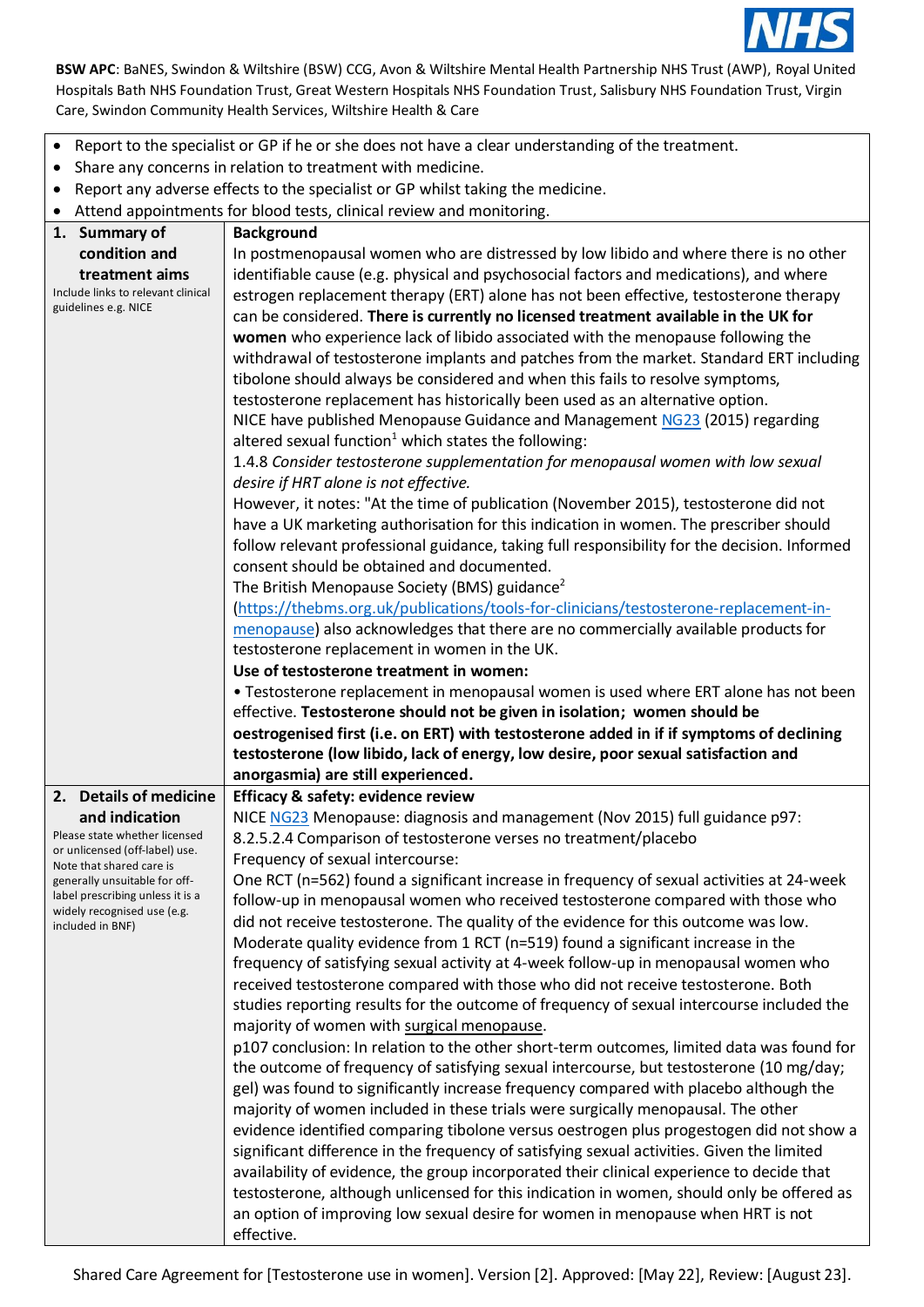

|                                                                                                                                                      | A recent systematic review and meta-analysis of safety and efficacy of testosterone use in<br>women <sup>3</sup> found that testosterone is effective for postmenopausal women with low sexual<br>desire causing distress, with administration via non-oral routes (e.g. transdermal<br>application) preferred because of a neutral lipid profile. The effects of testosterone on<br>individual wellbeing and musculoskeletal and cognitive health, as well as long-term safety,<br>warrant further investigation. Overall, testosterone treatment was associated with a small |           |  |
|------------------------------------------------------------------------------------------------------------------------------------------------------|--------------------------------------------------------------------------------------------------------------------------------------------------------------------------------------------------------------------------------------------------------------------------------------------------------------------------------------------------------------------------------------------------------------------------------------------------------------------------------------------------------------------------------------------------------------------------------|-----------|--|
|                                                                                                                                                      | but significant increase in weight, such that patients should be advised of this effect if<br>testosterone treatment is being considered (mean difference 0.48, 95% CI 0.16 to 0.79).                                                                                                                                                                                                                                                                                                                                                                                          |           |  |
|                                                                                                                                                      | Testosterone treatment administered at doses intended to approximate physiological<br>replacement to levels seen in premenopausal women is associated with a greater                                                                                                                                                                                                                                                                                                                                                                                                           |           |  |
|                                                                                                                                                      | likelihood of acne and hair growth, but not alopecia, voice deepening, or cliteromegaly,<br>compared with a comparator or placebo. Therefore, women who initiate testosterone                                                                                                                                                                                                                                                                                                                                                                                                  |           |  |
|                                                                                                                                                      | treatment must be warned that these side-effects can occur and counselled against                                                                                                                                                                                                                                                                                                                                                                                                                                                                                              |           |  |
|                                                                                                                                                      | applying more than the prescribed dose.<br><b>Risks vs benefit</b>                                                                                                                                                                                                                                                                                                                                                                                                                                                                                                             |           |  |
|                                                                                                                                                      | A patients risk level will change as they get older, they might e.g. gain weight or develop<br>conditions such as diabetes, so it is important to keep re-evaluating the risks vs benefits of                                                                                                                                                                                                                                                                                                                                                                                  |           |  |
|                                                                                                                                                      | using testosterone when the specialist reviews the patient annually. There needs to be a<br>review of CV risk as patients get older and a more extensive review of BMI/BP and lipids.                                                                                                                                                                                                                                                                                                                                                                                          |           |  |
|                                                                                                                                                      | Oral vs transdermal ERT<br>All oral estrogens (oral contraceptives and oral ERT) will result in an increase in sex                                                                                                                                                                                                                                                                                                                                                                                                                                                             |           |  |
|                                                                                                                                                      | hormone binding globulin (SHBG) which will bind testosterone and reduce bioavailability.                                                                                                                                                                                                                                                                                                                                                                                                                                                                                       |           |  |
|                                                                                                                                                      | Patients using oral estrogen should be changed to transdermal estrogen before being<br>considered for testosterone therapy <sup>4</sup> .                                                                                                                                                                                                                                                                                                                                                                                                                                      |           |  |
|                                                                                                                                                      | <b>Exclusions from this SCA:</b>                                                                                                                                                                                                                                                                                                                                                                                                                                                                                                                                               |           |  |
|                                                                                                                                                      | Use of testosterone without ERT                                                                                                                                                                                                                                                                                                                                                                                                                                                                                                                                                |           |  |
|                                                                                                                                                      | Use in breast cancer patients                                                                                                                                                                                                                                                                                                                                                                                                                                                                                                                                                  |           |  |
| 3. Pharmaceutical                                                                                                                                    | Route of administration:                                                                                                                                                                                                                                                                                                                                                                                                                                                                                                                                                       | Topical   |  |
| aspects                                                                                                                                              | Formulation:                                                                                                                                                                                                                                                                                                                                                                                                                                                                                                                                                                   | See below |  |
|                                                                                                                                                      | <b>Administration details:</b>                                                                                                                                                                                                                                                                                                                                                                                                                                                                                                                                                 | See below |  |
|                                                                                                                                                      | Other important information:                                                                                                                                                                                                                                                                                                                                                                                                                                                                                                                                                   | See below |  |
| 4. Usual dose and<br>frequency (including<br>details of dose                                                                                         | Dose range: 3-10mg/day (rarely over 7mg/day), as advised by specialist on case by case<br>basis and individual circumstances. Dose titrated according to FAI levels taking into<br>account that physiological testosterone serum levels lower with increasing age.                                                                                                                                                                                                                                                                                                             |           |  |
| adjustments, e.g. in                                                                                                                                 |                                                                                                                                                                                                                                                                                                                                                                                                                                                                                                                                                                                |           |  |
| renal impairment)<br>and duration of                                                                                                                 | <b>Product choice<sup>2,8</sup>:</b> Several topical testosterone products are included on BSW formulary;<br>all are used outside their license (off-label) when prescribed for use in women. Topical                                                                                                                                                                                                                                                                                                                                                                          |           |  |
|                                                                                                                                                      |                                                                                                                                                                                                                                                                                                                                                                                                                                                                                                                                                                                |           |  |
| therapy<br>Transfer of monitoring and<br>prescribing to Primary care is                                                                              | testosterone should be prescribed by brand; strength and presentation varies.<br>Testim <sup>®</sup> 50mg/5g gel. One box contains 30 x tubes. Each tube holds 5g gel containing                                                                                                                                                                                                                                                                                                                                                                                               |           |  |
| normally after the patient is on<br>regular dose and with<br>satisfactory investigation<br>results.                                                  | 50mg testosterone.                                                                                                                                                                                                                                                                                                                                                                                                                                                                                                                                                             |           |  |
| All dose or formulation                                                                                                                              | Testogel <sup>®</sup> 40.5mg/2.5g gel. One box contains 30 x sachets. Each sachet holds 2.5g gel                                                                                                                                                                                                                                                                                                                                                                                                                                                                               |           |  |
| adjustments will be the<br>responsibility of the initiating                                                                                          | containing 40.5mg testosterone. [NOTE NEW PRESENTATION. Testogel® previously                                                                                                                                                                                                                                                                                                                                                                                                                                                                                                   |           |  |
|                                                                                                                                                      |                                                                                                                                                                                                                                                                                                                                                                                                                                                                                                                                                                                |           |  |
| specialist unless directions have<br>been discussed and agreed with                                                                                  | available in 50mg/5g gel sachets. The manufacturers expect stocks of this strength to be<br>exhausted end May 2022 and have replaced with new 40.5mg/2.5g sachet preparation].                                                                                                                                                                                                                                                                                                                                                                                                 |           |  |
| the primary care clinician.<br>The duration of treatment will<br>be determined by the specialist,<br>based on clinical response and<br>tolerability. | Starting dose when gel is applied from Testim® tube/Testogel® sachet: Usually 1/10th of<br>a 5g tube or $1/5$ <sup>th</sup> of a 2.5g sachet each day. i.e. each tube/sachet should last 5-10 days.                                                                                                                                                                                                                                                                                                                                                                            |           |  |
| Termination of treatment will<br>be the responsibility of the                                                                                        |                                                                                                                                                                                                                                                                                                                                                                                                                                                                                                                                                                                |           |  |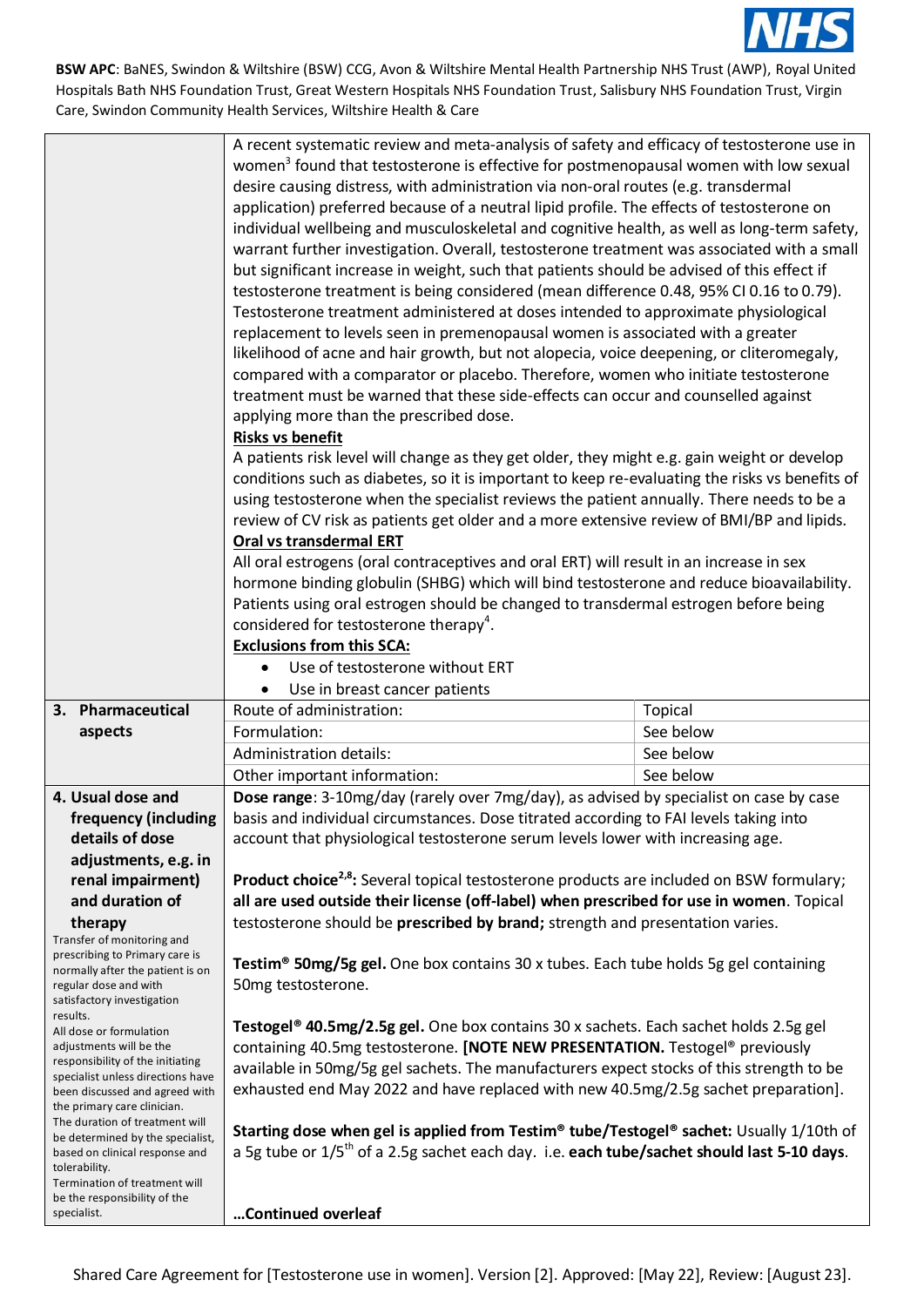

|                                                                               | Tostran <sup>®</sup> 20mg/g gel in a multi-dose pump action container. Each pump delivers 0.5g gel<br>containing 10 mg testosterone.                                                                                                                                                                                                                                                                                                                                                                                                                                                                                                                                                                                                                                                                                                                                                                                                                                                                                                                                                                                                                                                                                                                                                                                                                                                                                                                                                                                                                                                                                                                                                                                               |                                                                                                                                                                                |
|-------------------------------------------------------------------------------|------------------------------------------------------------------------------------------------------------------------------------------------------------------------------------------------------------------------------------------------------------------------------------------------------------------------------------------------------------------------------------------------------------------------------------------------------------------------------------------------------------------------------------------------------------------------------------------------------------------------------------------------------------------------------------------------------------------------------------------------------------------------------------------------------------------------------------------------------------------------------------------------------------------------------------------------------------------------------------------------------------------------------------------------------------------------------------------------------------------------------------------------------------------------------------------------------------------------------------------------------------------------------------------------------------------------------------------------------------------------------------------------------------------------------------------------------------------------------------------------------------------------------------------------------------------------------------------------------------------------------------------------------------------------------------------------------------------------------------|--------------------------------------------------------------------------------------------------------------------------------------------------------------------------------|
|                                                                               | Starting dose when gel is applied from Tostran® pump dispenser: Usually 3 pumps over<br>7-14 days i.e. one pump dispenser should last 240 days.                                                                                                                                                                                                                                                                                                                                                                                                                                                                                                                                                                                                                                                                                                                                                                                                                                                                                                                                                                                                                                                                                                                                                                                                                                                                                                                                                                                                                                                                                                                                                                                    |                                                                                                                                                                                |
|                                                                               | Application technique: The gel should be applied daily in the morning, and spread<br>(without rubbing) over dry, intact skin on the lower abdomen or upper thighs, Allow 3 - 5<br>minutes to dry before dressing. Wash hands with soap and water after applications. The<br>application site should be rotated to minimise application site reactions.                                                                                                                                                                                                                                                                                                                                                                                                                                                                                                                                                                                                                                                                                                                                                                                                                                                                                                                                                                                                                                                                                                                                                                                                                                                                                                                                                                             |                                                                                                                                                                                |
|                                                                               | <b>Duration of use and review:</b> The BMS <sup>2</sup> advise that response may not be immediate, taking<br>8-12 weeks in some instances for the effect to become clinically significant. It is therefore<br>advised that treatment should trialled for a minimum of 3 months and maximally for 6<br>months before being discontinued due to lack of efficacy.<br>Women should be made aware prior to initiating testosterone treatment of the lack of<br>long-term clinical trial safety data beyond 24 months associated with use of testosterone<br>in physiological doses in women. Treatment should include regular monitoring and it<br>should be an informed decision between physician and patient if treatment is to be<br>continued beyond 24 months <sup>4</sup> .<br>Local specialists advise that testosterone can be used as long as a woman is on ERT and                                                                                                                                                                                                                                                                                                                                                                                                                                                                                                                                                                                                                                                                                                                                                                                                                                                          |                                                                                                                                                                                |
| 5. Baseline                                                                   | should be stopped when ERT is stopped.<br><b>Baseline investigations</b>                                                                                                                                                                                                                                                                                                                                                                                                                                                                                                                                                                                                                                                                                                                                                                                                                                                                                                                                                                                                                                                                                                                                                                                                                                                                                                                                                                                                                                                                                                                                                                                                                                                           |                                                                                                                                                                                |
| investigations and<br>initial monitoring<br>to be undertaken<br>by specialist | • Baseline blood tests to be taken before starting testosterone replacement therapy: FAI,<br>FBC.<br>Blood pressure and BMI are also measured.<br>$\bullet$<br>The BMS advise that testosterone assays can be performed to support a diagnosis of<br>Female Androgen Deficiency Syndrome (FADS) also referred to as Hyposexual Sexual<br>Desire Disorder/ Female Sexual Interest and Arousal Disorder, however there can be<br>practical problems with obtaining these. They recommend that the gold standard would<br>be to measure free testosterone, however a calculation can be performed to work out the<br>Free Androgen Index (FAI) which is used in practice. FAI monitoring can be useful for<br>determining appropriateness of testosterone initiation, response to treatment and<br>maintaining levels in normal range and thus reducing risk of hormonal side effects.<br>Women with a SHBG level above 160nmol/I are unlikely to benefit from testosterone<br>therapy. <sup>4</sup> Although it is not mandatory to perform testosterone level estimation prior to<br>or for monitoring treatment, it can be useful and is recommended in the global consensus<br>statement <sup>5</sup> . A low FAI < 1.0% in women with symptoms of low sexual desire and arousal,<br>supports the use of testosterone supplementation. Repeat estimation at the 2-3 month<br>follow up visit should be performed to demonstrate if there has been an increase in levels,<br>though clinical response is of paramount importance. It is also useful to demonstrate that<br>values are being maintained within the female physiological range, typically < 5%, thus<br>making androgenic side effects less likely. <sup>2,6,7</sup> |                                                                                                                                                                                |
|                                                                               | Monitoring                                                                                                                                                                                                                                                                                                                                                                                                                                                                                                                                                                                                                                                                                                                                                                                                                                                                                                                                                                                                                                                                                                                                                                                                                                                                                                                                                                                                                                                                                                                                                                                                                                                                                                                         | <b>Frequency</b>                                                                                                                                                               |
|                                                                               | Free Androgen Index, FBC<br>٠<br>LFTs/U&Es and lipids: only if indicated by the<br>specialist<br>BP and BMI to be assessed at baseline and when<br>required thereafter                                                                                                                                                                                                                                                                                                                                                                                                                                                                                                                                                                                                                                                                                                                                                                                                                                                                                                                                                                                                                                                                                                                                                                                                                                                                                                                                                                                                                                                                                                                                                             | FAI: If above 5%, specialist<br>$\bullet$<br>to review<br>Repeat FAI after 3 months<br>and then every 12 months -<br>should not be >5%.<br>FBC to be measured<br>٠<br>annually |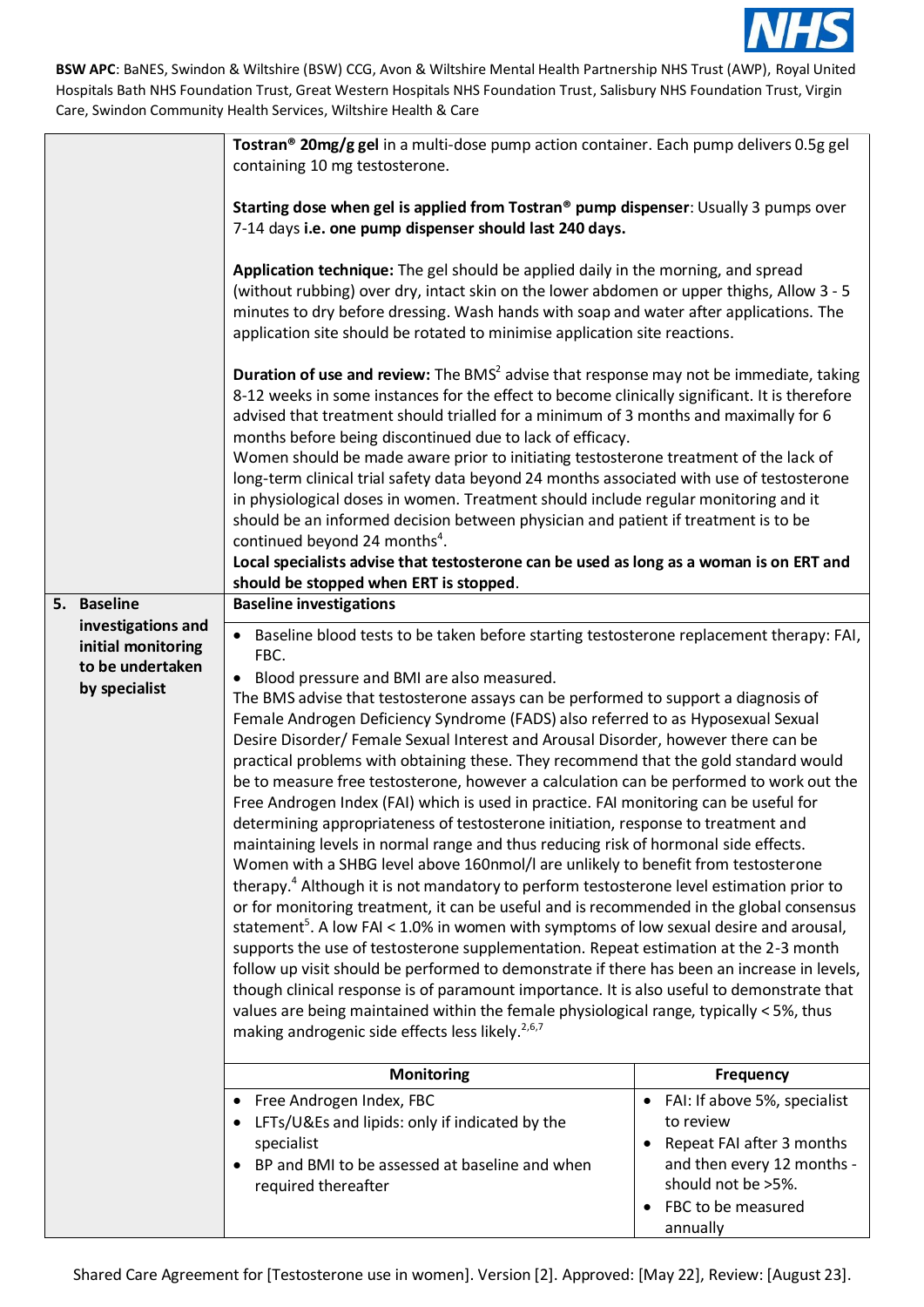

| 6. Ongoing                                                                                                                                                        |                                                                                                                                                                                                                                                                                                                                                                                                                                                                                                                                                                                                                                                                                                                                                                                                                                                                                                                                                                                                                                                                                                                                                                                                                                                                                                                                                                                                                                                                                                                                                                                                                                                                                                                                    | <b>Monitoring</b>                                                                                 | <b>Frequency</b>                                                                                                                                                                                       |
|-------------------------------------------------------------------------------------------------------------------------------------------------------------------|------------------------------------------------------------------------------------------------------------------------------------------------------------------------------------------------------------------------------------------------------------------------------------------------------------------------------------------------------------------------------------------------------------------------------------------------------------------------------------------------------------------------------------------------------------------------------------------------------------------------------------------------------------------------------------------------------------------------------------------------------------------------------------------------------------------------------------------------------------------------------------------------------------------------------------------------------------------------------------------------------------------------------------------------------------------------------------------------------------------------------------------------------------------------------------------------------------------------------------------------------------------------------------------------------------------------------------------------------------------------------------------------------------------------------------------------------------------------------------------------------------------------------------------------------------------------------------------------------------------------------------------------------------------------------------------------------------------------------------|---------------------------------------------------------------------------------------------------|--------------------------------------------------------------------------------------------------------------------------------------------------------------------------------------------------------|
| monitoring<br>requirements to<br>be undertaken by<br>primary care                                                                                                 | FAI<br>$\bullet$<br>Full blood count (FBC)                                                                                                                                                                                                                                                                                                                                                                                                                                                                                                                                                                                                                                                                                                                                                                                                                                                                                                                                                                                                                                                                                                                                                                                                                                                                                                                                                                                                                                                                                                                                                                                                                                                                                         |                                                                                                   | Annually<br>$\bullet$<br>If Hb greater than 18 g/dL<br>discuss venesection with<br>haematologist.<br>FAI- annually should be<br>$\bullet$<br><5%; If above 5% contact<br>specialist for further advice |
| 7. Action(s) to be<br>taken by primary<br>care if abnormal<br>result(s)                                                                                           | $\bullet$                                                                                                                                                                                                                                                                                                                                                                                                                                                                                                                                                                                                                                                                                                                                                                                                                                                                                                                                                                                                                                                                                                                                                                                                                                                                                                                                                                                                                                                                                                                                                                                                                                                                                                                          | Discuss abnormal test results with the specialist                                                 |                                                                                                                                                                                                        |
| 8. Cautions and                                                                                                                                                   | <b>Cautions</b>                                                                                                                                                                                                                                                                                                                                                                                                                                                                                                                                                                                                                                                                                                                                                                                                                                                                                                                                                                                                                                                                                                                                                                                                                                                                                                                                                                                                                                                                                                                                                                                                                                                                                                                    |                                                                                                   |                                                                                                                                                                                                        |
| contraindications<br>Please note this does not<br>replace the Summary of<br><b>Product Characteristics (SPC)</b><br>and should be read in<br>conjunction with it. | In patients suffering from severe cardiac, hepatic or renal insufficiency or ischaemic<br>heart disease, treatment with testosterone may cause severe complications<br>characterised by oedema with or without congestive cardiac failure. In such case,<br>treatment must be stopped immediately.<br>Caution in renal and hepatic impairment.<br>Testosterone may potentiate sleep apnoea in some patients, especially those with risk<br>factors such as obesity or chronic lung disease.<br>Caution with skeletal metastases due to the risk of hypercalcaemia/hypercalcuria<br>developing from androgen therapy.<br>Epilepsy and migraine (conditions may be aggravated)<br>$\bullet$<br>Thrombophilia; some post-marketing studies and reports of thrombotic events<br>$\bullet$<br>History of hormone sensitive breast cancer - off label exceptions to this may be agreed<br>in fully informed women with intractable symptoms not responding to alternatives<br>Competitive athletes - care must be taken to maintain levels well within the female<br>$\bullet$<br>physiological range<br>Women with upper level or high baseline testosterone levels / FAI.<br>$\bullet$<br>Risk of testosterone transfer<br>Testosterone may cause a rise in blood pressure<br>History of liver tumours- only use cautiously with specialist involvement<br>There is limited experience of the use of testosterone in patients over 65 years of age.<br>Currently, there is no consensus about age specific testosterone reference values.<br>Contraindications <sup>4</sup><br>In cases of known or suspected breast carcinoma, known or suspected androgen-<br>dependent neoplasia, nephrotic syndrome, history of thromboembolism or |                                                                                                   |                                                                                                                                                                                                        |
|                                                                                                                                                                   | hypercalcaemia<br>In cases of known hypersensitivity to the active substance or any of the excipients.<br>٠                                                                                                                                                                                                                                                                                                                                                                                                                                                                                                                                                                                                                                                                                                                                                                                                                                                                                                                                                                                                                                                                                                                                                                                                                                                                                                                                                                                                                                                                                                                                                                                                                        |                                                                                                   |                                                                                                                                                                                                        |
|                                                                                                                                                                   | Pregnancy & breastfeeding<br>٠                                                                                                                                                                                                                                                                                                                                                                                                                                                                                                                                                                                                                                                                                                                                                                                                                                                                                                                                                                                                                                                                                                                                                                                                                                                                                                                                                                                                                                                                                                                                                                                                                                                                                                     |                                                                                                   |                                                                                                                                                                                                        |
| 9. Significant                                                                                                                                                    |                                                                                                                                                                                                                                                                                                                                                                                                                                                                                                                                                                                                                                                                                                                                                                                                                                                                                                                                                                                                                                                                                                                                                                                                                                                                                                                                                                                                                                                                                                                                                                                                                                                                                                                                    |                                                                                                   |                                                                                                                                                                                                        |
| medicine and food                                                                                                                                                 | Oral                                                                                                                                                                                                                                                                                                                                                                                                                                                                                                                                                                                                                                                                                                                                                                                                                                                                                                                                                                                                                                                                                                                                                                                                                                                                                                                                                                                                                                                                                                                                                                                                                                                                                                                               | Increased monitoring of international normalised ratio (INR)                                      |                                                                                                                                                                                                        |
| interactions and                                                                                                                                                  | anticoagulants                                                                                                                                                                                                                                                                                                                                                                                                                                                                                                                                                                                                                                                                                                                                                                                                                                                                                                                                                                                                                                                                                                                                                                                                                                                                                                                                                                                                                                                                                                                                                                                                                                                                                                                     | recommended particularly when started or stopped.                                                 |                                                                                                                                                                                                        |
| management                                                                                                                                                        | Corticosteroids                                                                                                                                                                                                                                                                                                                                                                                                                                                                                                                                                                                                                                                                                                                                                                                                                                                                                                                                                                                                                                                                                                                                                                                                                                                                                                                                                                                                                                                                                                                                                                                                                                                                                                                    | Increased risk of developing oedema. Co-administer with caution.                                  |                                                                                                                                                                                                        |
| For a comprehensive list,<br>consult the BNF or Summary of                                                                                                        | Insulin                                                                                                                                                                                                                                                                                                                                                                                                                                                                                                                                                                                                                                                                                                                                                                                                                                                                                                                                                                                                                                                                                                                                                                                                                                                                                                                                                                                                                                                                                                                                                                                                                                                                                                                            | Improved insulin sensitivity may occur in patients treated with                                   |                                                                                                                                                                                                        |
| <b>Product Characteristics (SPC)</b>                                                                                                                              |                                                                                                                                                                                                                                                                                                                                                                                                                                                                                                                                                                                                                                                                                                                                                                                                                                                                                                                                                                                                                                                                                                                                                                                                                                                                                                                                                                                                                                                                                                                                                                                                                                                                                                                                    | androgens who achieve normal testosterone plasma concentrations<br>following replacement therapy. |                                                                                                                                                                                                        |
|                                                                                                                                                                   |                                                                                                                                                                                                                                                                                                                                                                                                                                                                                                                                                                                                                                                                                                                                                                                                                                                                                                                                                                                                                                                                                                                                                                                                                                                                                                                                                                                                                                                                                                                                                                                                                                                                                                                                    | <b>Adverse Effect</b>                                                                             | Action to be taken if detected                                                                                                                                                                         |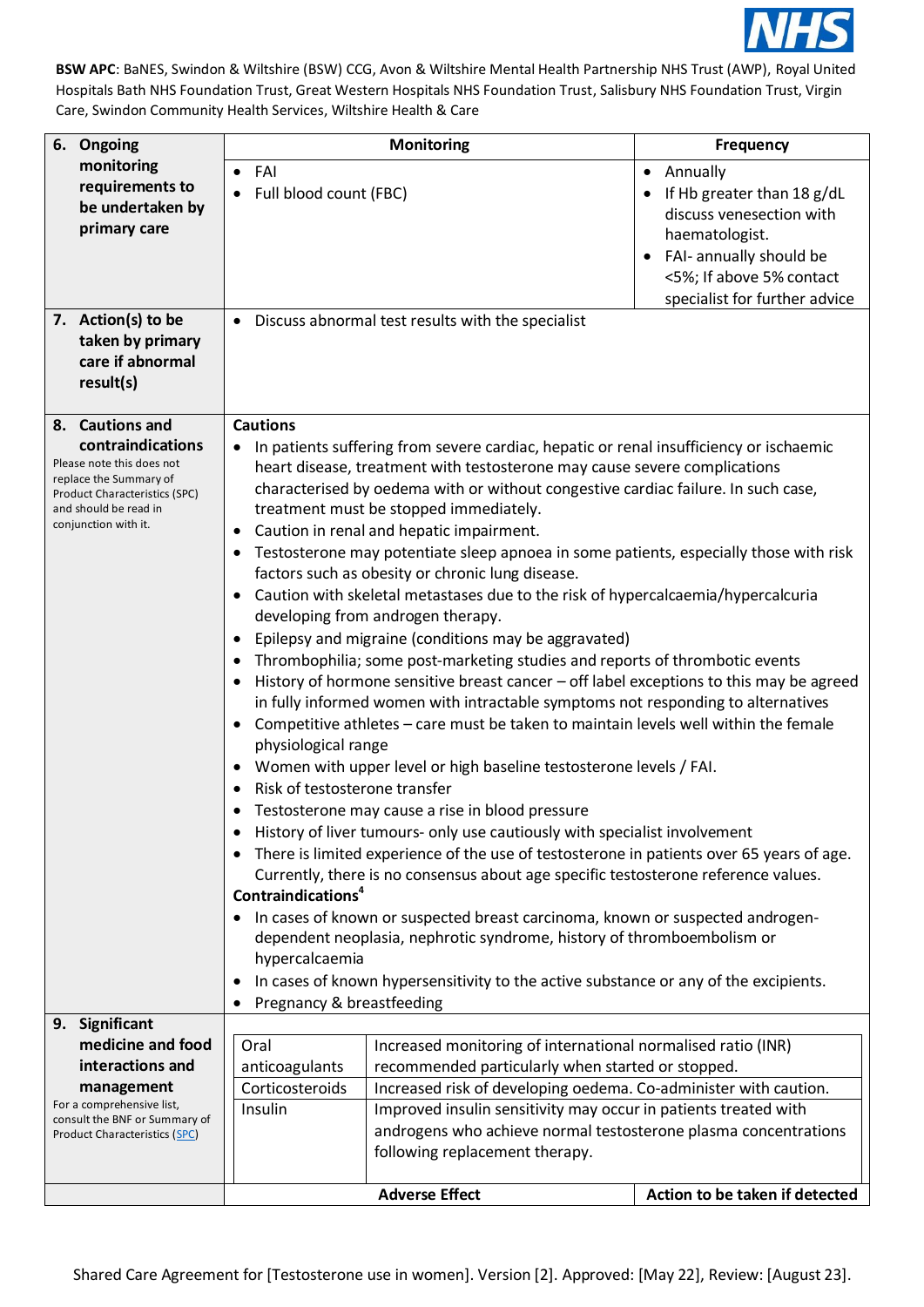

| 10. Adverse effects<br>and management<br>Include details of incidence,<br>identification, importance and<br>management.<br>11. Advice to patients<br>and carers<br>The specialist will counsel the<br>patient with regard to the<br>benefits and risks of treatment<br>and will provide the patient<br>with any relevant information<br>and advice, including patient<br>information leaflets on<br>individual medicines. | Most common (10%) were skin reactions. See SPC for<br>If severe, contact specialist<br>$\bullet$<br>$\bullet$<br>the full list of side effects <sup>8</sup> .<br>for further advice.<br>Symptoms of androgen excess, such as hirsutism and<br>$\bullet$<br>acne, weight gain, are common with testosterone<br>therapy, although these effects are often mild.<br>Ensure that the patient understands that there are no licensed products available in<br>the UK for this indication and so prescribing is off-label.<br>Testosterone for women. Womens Health Concern. Feb 2022 https://www.womens-<br>health-concern.org/help-and-advice/factsheets/testosterone-for-women/<br>Report any of the following side-effects:<br>Irritability/nervousness/weight gain<br>$\circ$<br>Nausea/vomiting, changes in skin colour or ankle swelling<br>$\circ$<br>Breathing disturbances, including those associated with sleep<br>$\circ$<br>Severe skin application site reaction<br>$\circ$ |                                                                                                                                                                                                                        |                                                   |
|---------------------------------------------------------------------------------------------------------------------------------------------------------------------------------------------------------------------------------------------------------------------------------------------------------------------------------------------------------------------------------------------------------------------------|--------------------------------------------------------------------------------------------------------------------------------------------------------------------------------------------------------------------------------------------------------------------------------------------------------------------------------------------------------------------------------------------------------------------------------------------------------------------------------------------------------------------------------------------------------------------------------------------------------------------------------------------------------------------------------------------------------------------------------------------------------------------------------------------------------------------------------------------------------------------------------------------------------------------------------------------------------------------------------------|------------------------------------------------------------------------------------------------------------------------------------------------------------------------------------------------------------------------|---------------------------------------------------|
| 12. Pregnancy and<br>breast feeding                                                                                                                                                                                                                                                                                                                                                                                       | $\bullet$                                                                                                                                                                                                                                                                                                                                                                                                                                                                                                                                                                                                                                                                                                                                                                                                                                                                                                                                                                            | Topical testosterone is contra-indicated for pregnant or breastfeeding women. No                                                                                                                                       |                                                   |
| It is the responsibility of the<br>specialist to provide advice on<br>the need for contraception to<br>male and female patients on<br>initiation and at each review<br>but the ongoing responsibility<br>for providing this advice rests<br>with both the GP and the<br>specialist.<br>13. Specialist contact                                                                                                             | studies on women have been carried out. Pregnant women should avoid all contact<br>with skin treated with testosterone. Testosterone can give rise to adverse, virilising<br>effects on the foetus. In the event of contact with treated skin, the area should be<br>washed with soap and water as soon as possible.                                                                                                                                                                                                                                                                                                                                                                                                                                                                                                                                                                                                                                                                 |                                                                                                                                                                                                                        |                                                   |
| information                                                                                                                                                                                                                                                                                                                                                                                                               | <b>GWH</b>                                                                                                                                                                                                                                                                                                                                                                                                                                                                                                                                                                                                                                                                                                                                                                                                                                                                                                                                                                           | gwh.obstetricsandgynaecologyadvice@nhs.net                                                                                                                                                                             |                                                   |
|                                                                                                                                                                                                                                                                                                                                                                                                                           | (Mon-Fri)                                                                                                                                                                                                                                                                                                                                                                                                                                                                                                                                                                                                                                                                                                                                                                                                                                                                                                                                                                            |                                                                                                                                                                                                                        |                                                   |
|                                                                                                                                                                                                                                                                                                                                                                                                                           | <b>RUH</b>                                                                                                                                                                                                                                                                                                                                                                                                                                                                                                                                                                                                                                                                                                                                                                                                                                                                                                                                                                           | ruh-tr.Gynaecology@nhs.net                                                                                                                                                                                             | Preferably use consultant on call<br>phone number |
|                                                                                                                                                                                                                                                                                                                                                                                                                           | <b>SFT</b>                                                                                                                                                                                                                                                                                                                                                                                                                                                                                                                                                                                                                                                                                                                                                                                                                                                                                                                                                                           | sft.gynaecology@nhs.net                                                                                                                                                                                                | Mark for attention of Annie<br><b>Hawkins</b>     |
| 14. Additional                                                                                                                                                                                                                                                                                                                                                                                                            | Available data do not support use of testosterone in premenopausal women, and<br>$\bullet$                                                                                                                                                                                                                                                                                                                                                                                                                                                                                                                                                                                                                                                                                                                                                                                                                                                                                           |                                                                                                                                                                                                                        |                                                   |
| information<br>For example, process for when<br>Specialist or GP changes roles;<br>specific issues related to patient<br>age/ capacity/ specific<br>monitoring.                                                                                                                                                                                                                                                           | testosterone should not be used to treat depression or bone loss or to prevent<br>cognitive decline.                                                                                                                                                                                                                                                                                                                                                                                                                                                                                                                                                                                                                                                                                                                                                                                                                                                                                 |                                                                                                                                                                                                                        |                                                   |
| 15. References                                                                                                                                                                                                                                                                                                                                                                                                            | 1.) NICE Menopause Guidance and Management NG23 (2015) Altered sexual<br>function. https://www.nice.org.uk/guidance/ng23/resources/menopause-<br>diagnosis-and-management-pdf-1837330217413                                                                                                                                                                                                                                                                                                                                                                                                                                                                                                                                                                                                                                                                                                                                                                                          |                                                                                                                                                                                                                        |                                                   |
|                                                                                                                                                                                                                                                                                                                                                                                                                           | 2.) The British Menopause Society Tool for Clinicians; Testosterone replacement in<br>menopause Feb 2019 https://thebms.org.uk/wp-content/uploads/2019/03/08-<br>BMS-ToolforClinician-Testosterone-replacement-in-menopause-02D.pdf                                                                                                                                                                                                                                                                                                                                                                                                                                                                                                                                                                                                                                                                                                                                                  |                                                                                                                                                                                                                        |                                                   |
|                                                                                                                                                                                                                                                                                                                                                                                                                           |                                                                                                                                                                                                                                                                                                                                                                                                                                                                                                                                                                                                                                                                                                                                                                                                                                                                                                                                                                                      | 3.) RM Islam, RJ Bell, S Green, M Page, S Davis. Safety and efficacy of testosterone for<br>women: a systemic review and meta-analysis of randomised controlled trial data.<br>Lancet Diabetes Endocrinol Jul 25 2019. |                                                   |
|                                                                                                                                                                                                                                                                                                                                                                                                                           |                                                                                                                                                                                                                                                                                                                                                                                                                                                                                                                                                                                                                                                                                                                                                                                                                                                                                                                                                                                      | https://www.thelancet.com/journals/landia/article/PIIS2213-8587(19)30189-<br>5/fulltext                                                                                                                                |                                                   |
|                                                                                                                                                                                                                                                                                                                                                                                                                           |                                                                                                                                                                                                                                                                                                                                                                                                                                                                                                                                                                                                                                                                                                                                                                                                                                                                                                                                                                                      | 4.) Androfemme Summary of product characteristics ANDROFEME 1 Product                                                                                                                                                  |                                                   |
|                                                                                                                                                                                                                                                                                                                                                                                                                           |                                                                                                                                                                                                                                                                                                                                                                                                                                                                                                                                                                                                                                                                                                                                                                                                                                                                                                                                                                                      | Information (myhealthbox.eu) (Accessed 10/05/2022. Last Revised 23/211/2020)<br>5.) Global consensus position statement on the use of testosterone therapy for                                                         |                                                   |
|                                                                                                                                                                                                                                                                                                                                                                                                                           |                                                                                                                                                                                                                                                                                                                                                                                                                                                                                                                                                                                                                                                                                                                                                                                                                                                                                                                                                                                      | women. Davis S R et al. J Clin Endocrinol Metab 104: 4660-4666, 2019                                                                                                                                                   |                                                   |
|                                                                                                                                                                                                                                                                                                                                                                                                                           |                                                                                                                                                                                                                                                                                                                                                                                                                                                                                                                                                                                                                                                                                                                                                                                                                                                                                                                                                                                      | 6.) Testosterone therapy for menopausal women. Drug Ther Bull. 2017<br>May;55(5):57-60. Available at http://www.dtb.bmj.com                                                                                            |                                                   |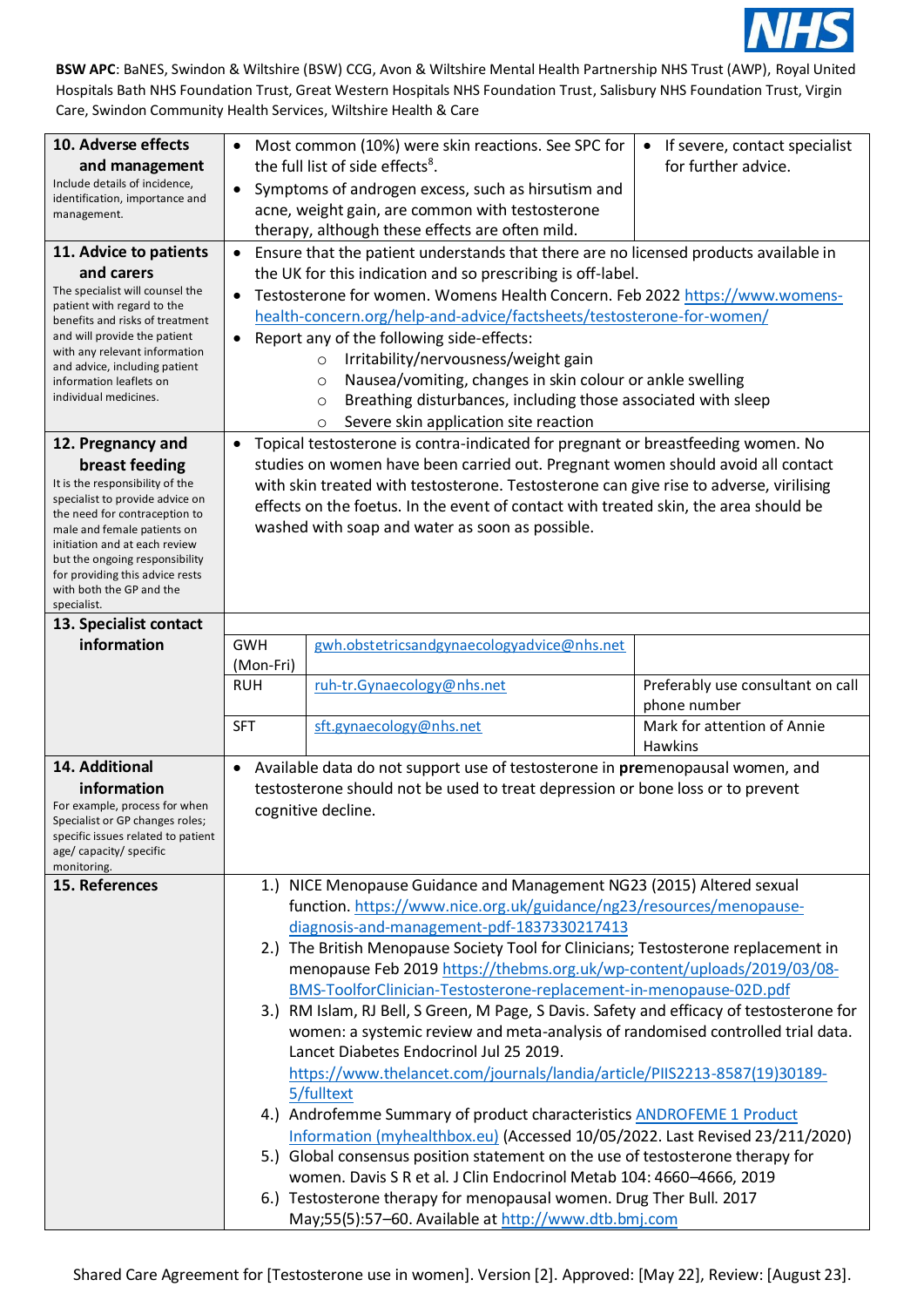

|                                                                        | 7.) British Society for Sexual Medicine. Guidelines on the management of sexual<br>problems in women: the role of androgens (2010). Available from:<br>https://www.bashhguidelines.org/media/1096/3117.pdf<br>8.) Summary of Product Characteristics for (Tostran 2%; Testim 50mg/5g; Testogel<br>40.5mg/g gels) via https://www.medicines.org.uk/emc                                                                                                                                                                                                 |
|------------------------------------------------------------------------|-------------------------------------------------------------------------------------------------------------------------------------------------------------------------------------------------------------------------------------------------------------------------------------------------------------------------------------------------------------------------------------------------------------------------------------------------------------------------------------------------------------------------------------------------------|
| 9.) To be read in<br>conjunction<br>with the<br>following<br>documents | NHS England: Responsibility for Prescribing Between Primary & Secondary/Tertiary<br>Care. Ref 07573, Version 1.0, Published January 2018. Accessed via:<br>https://www.england.nhs.uk/publication/responsibility-for-prescribing-between-<br>primary-and-secondary-tertiary-care/<br>BSWPartnership: Guidance for prescribers when patients access both NHS and private<br>services. Adopted for BSW April 2022. Accessed via:<br>https://bswpartnership.nhs.uk/medicines/wp-<br>content/uploads/sites/3/2022/02/Private-Treatments-BSW-guidance-.pdf |

| <b>Written by (Author Name,</b>  | Dr Rachel Hobson, Lead Clinical Effectiveness Pharmacist, NHS BSW CCG                |
|----------------------------------|--------------------------------------------------------------------------------------|
| <b>Organisation &amp; Role):</b> |                                                                                      |
| <b>Contributors:</b>             | RUH/GWH/SFT obs/gynae teams                                                          |
| Date Last Updated:               | Minor update and typographical corretions May 2022 to reflect change in availability |
|                                  | of topical testosterone preparations                                                 |
| Date First Approved by           | 19/8/21                                                                              |
| BSW:                             |                                                                                      |
| <b>Review Date:</b>              | August 23                                                                            |
| <b>Document Version:</b>         | V2.2                                                                                 |